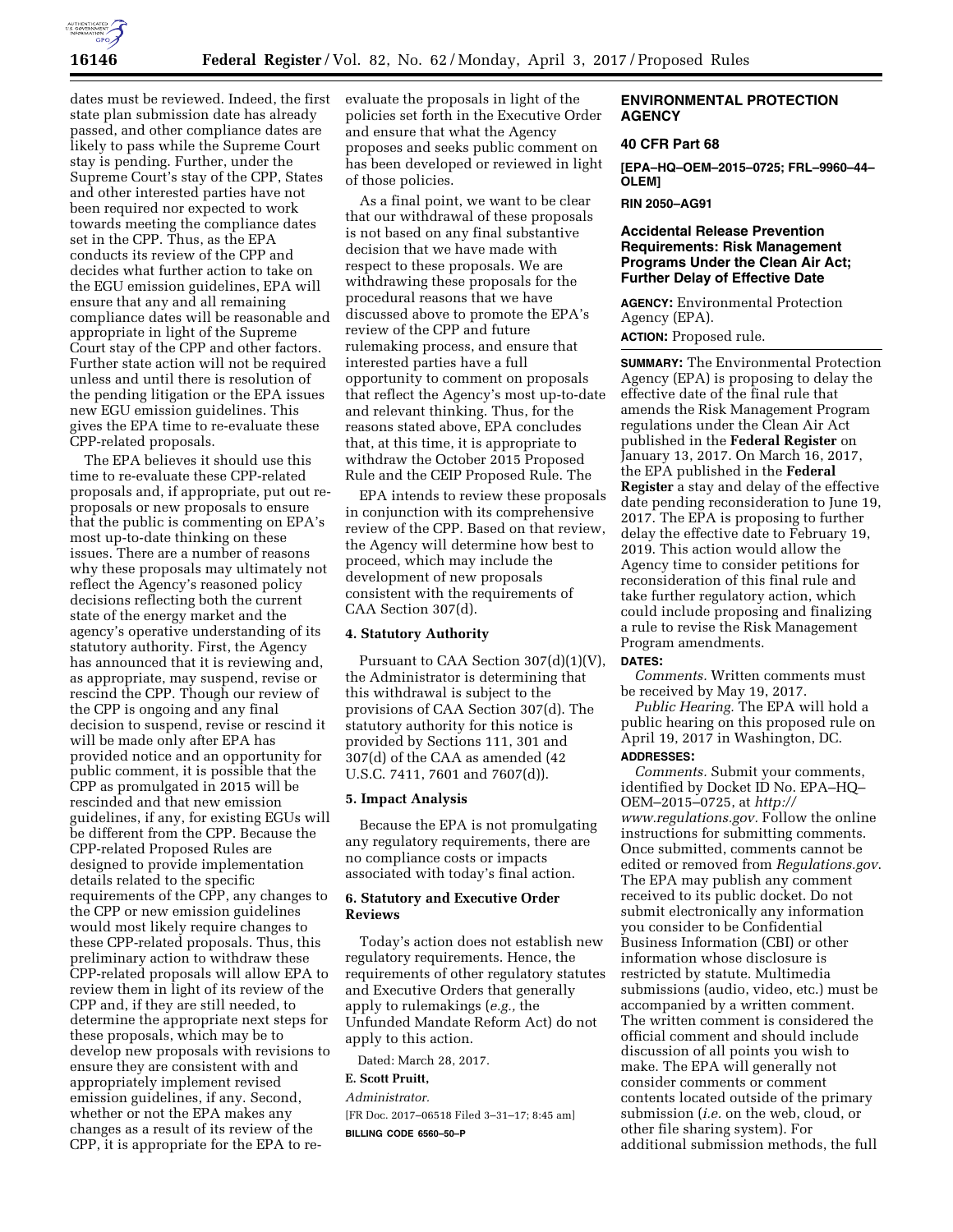EPA public comment policy, information about CBI or multimedia submissions, and general guidance on making effective comments, please visit *[https://www.epa.gov/dockets/](https://www.epa.gov/dockets/commenting-epa-dockets)  [commenting-epa-dockets.](https://www.epa.gov/dockets/commenting-epa-dockets)* 

*Public Hearing.* A public hearing will be held in Washington, DC on April 19, 2017 at William J. Clinton East Building, Room 1153 (Map Room), 1201 Constitution Ave. NW., Washington, DC 20460. The hearing will convene at 9:00 a.m. through 4:00 p.m. (all times are Eastern Standard Time). The sessions will run from 9:00 a.m. to 12:00 Noon, with a break between 12:00 Noon and 1:00 p.m., continuing from 1:00 p.m. to 4:00 p.m. Persons wishing to preregister may be assigned a time according to this schedule. The afternoon session beginning at 1:00 p.m. will be extended one hour after all scheduled comments have been heard to accommodate those wishing to make a comment as a walkin registrant. Please register at *[https://](https://www.eventbrite.com/e/rmp-proposed-rule-effective-date-public-hearing-tickets-32733701382) [www.eventbrite.com/e/rmp-proposed](https://www.eventbrite.com/e/rmp-proposed-rule-effective-date-public-hearing-tickets-32733701382)[rule-effective-date-public-hearing](https://www.eventbrite.com/e/rmp-proposed-rule-effective-date-public-hearing-tickets-32733701382)[tickets-32733701382](https://www.eventbrite.com/e/rmp-proposed-rule-effective-date-public-hearing-tickets-32733701382)* to speak at the hearing. The last day to preregister in advance to speak at the hearing is April 11, 2017. Additionally, requests to speak will be taken the day of the hearing at the hearing registration desk, although preferences on speaking times may not be able to be fulfilled. If you require the service of a translator or special accommodations such as audio description, we ask that you identify such needs during preregistration for the hearing, on or before April 11, 2017, to allow sufficient time to arrange such accommodations.

The hearing will provide interested parties the opportunity to present data, views or arguments concerning the proposed action. The EPA will make every effort to accommodate all speakers who arrive and register. Because this

hearing is being held at U.S. government facilities, individuals planning to attend the hearing should be prepared to show valid picture identification to the security staff in order to gain access to the meeting room. Please note that the REAL ID Act, passed by Congress in 2005, established new requirements for entering federal facilities. If your driver's license is issued by Alaska, American Samoa, Arizona, Kentucky, Louisiana, Maine, Massachusetts, Minnesota, Montana, New York, Oklahoma or the state of Washington, you must present an additional form of identification to enter the federal building. Acceptable alternative forms of identification include: Federal employee badges, passports, enhanced driver's licenses and military identification cards. In addition, you will need to obtain a property pass for any personal belongings you bring with you. Upon leaving the building, you will be required to return this property pass to the security desk. No large signs will be allowed in the building, cameras may only be used outside of the building and demonstrations will not be allowed on federal property for security reasons.

The EPA may ask clarifying questions during the oral presentations, but will not respond to the presentations at that time. Written statements and supporting information submitted during the comment period will be considered with the same weight as oral comments and supporting information presented at the public hearing. Verbatim transcripts of the hearing and written statements will be included in the docket for the rulemaking. The EPA will make every effort to follow the schedule as closely as possible on the day of the hearing; however, please plan for the hearing to run either ahead of schedule or behind schedule.

#### **FOR FURTHER INFORMATION CONTACT:**

James Belke, United States Environmental Protection Agency, Office of Land and Emergency Management, 1200 Pennsylvania Ave. NW. (Mail Code 5104A), Washington, DC 20460; telephone number: (202) 564–8023; email address: *[belke.jim@](mailto:belke.jim@epa.gov) [epa.gov,](mailto:belke.jim@epa.gov)* or: Kathy Franklin, United States Environmental Protection Agency, Office of Land and Emergency Management, 1200 Pennsylvania Ave. NW. (Mail Code 5104A), Washington, DC 20460; telephone number: (202) 564–7987; email address: *[franklin.kathy@epa.gov.](mailto:franklin.kathy@epa.gov)* 

Electronic copies of this document and related news releases are available on EPA's Web site at *[http://](http://www.epa.gov/rmp) [www.epa.gov/rmp.](http://www.epa.gov/rmp)* Copies of this proposed rule are also available at *[http://www.regulations.gov.](http://www.regulations.gov)* 

# **SUPPLEMENTARY INFORMATION:**

#### **I. Does this action apply to me?**

This rule applies to those facilities, referred to as ''stationary sources'' under the Clean Air Act (CAA), that are subject to the chemical accident prevention requirements at 40 CFR part 68. This includes stationary sources holding more than a threshold quantity (TQ) of a regulated substance in a process. Table 5 provides industrial sectors and the associated NAICS codes for entities potentially affected by this action. The Agency's goal is to provide a guide for readers to consider regarding entities that potentially could be affected by this action. However, this action may affect other entities not listed in this table. If you have questions regarding the applicability of this action to a particular entity, consult the person(s) listed in the introductory section of this action under the heading entitled **FOR FURTHER INFORMATION CONTACT.** 

TABLE 5—INDUSTRIAL SECTORS AND ASSOCIATED NAICS CODES FOR ENTITIES POTENTIALLY AFFECTED BY THIS ACTION

| Sector                                     | NAICS code      |
|--------------------------------------------|-----------------|
|                                            | 924.            |
| <b>Agricultural Chemical Distributors:</b> |                 |
|                                            | 111.            |
|                                            | 112.            |
|                                            | 115.            |
|                                            | 42491.          |
|                                            | 325.            |
|                                            | 4246.           |
|                                            | 311.            |
|                                            | 3121.           |
|                                            | 211.            |
|                                            | 44, 45, 48, 54, |
|                                            | 56.61.72.       |
|                                            | 313, 326, 327.  |
|                                            | 33.             |
| Other Wholesale:                           |                 |
|                                            | 423.            |
|                                            | 424             |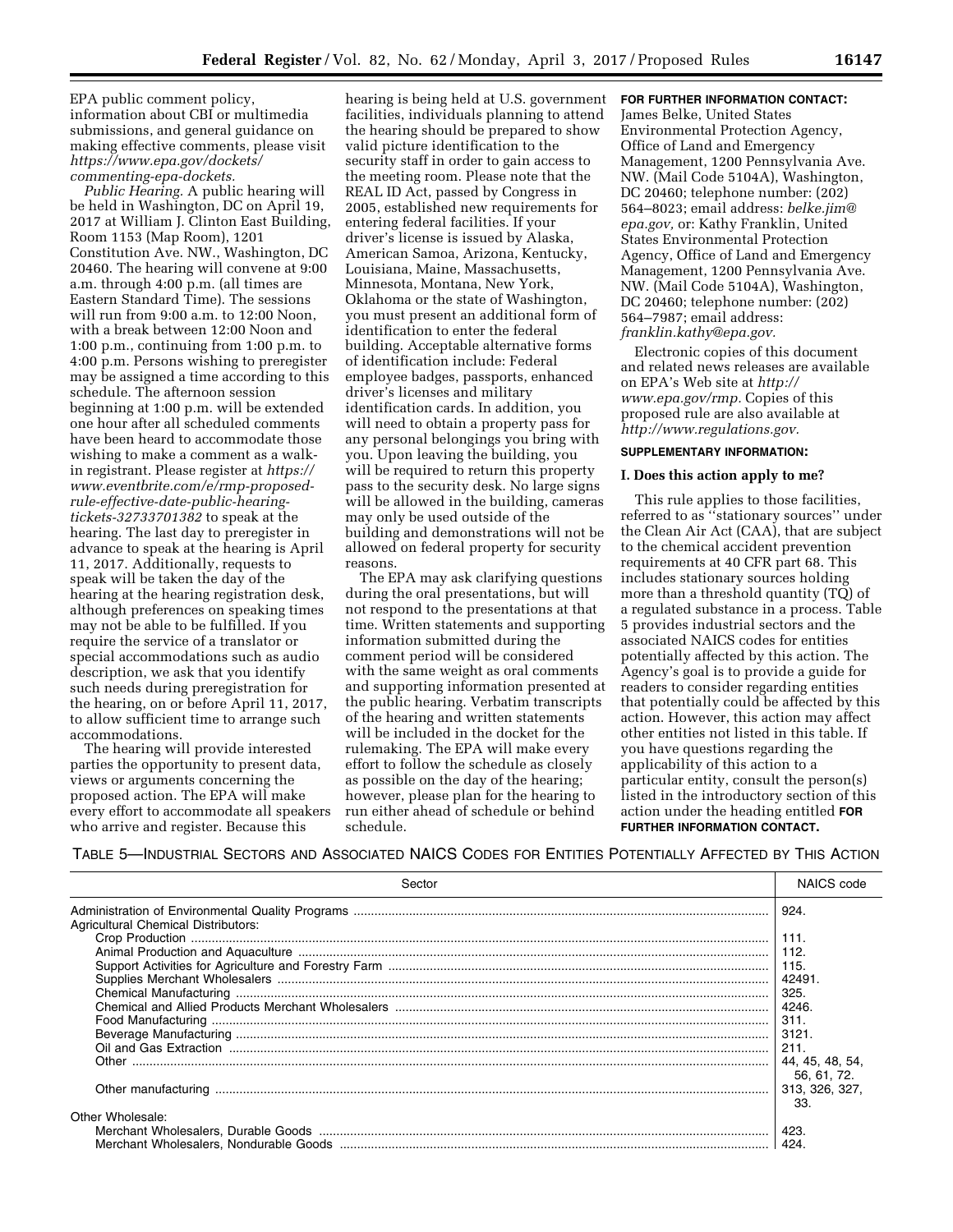TABLE 5—INDUSTRIAL SECTORS AND ASSOCIATED NAICS CODES FOR ENTITIES POTENTIALLY AFFECTED BY THIS ACTION—Continued

| secto |      |
|-------|------|
|       | 322. |
|       | 324. |
|       | 4247 |
|       | 221  |
|       | 493. |

### **II. Background**

On January 13, 2017, the EPA issued a final rule amending 40 CFR part 68, the chemical accident prevention provisions under section 112(r)(7) of the CAA (42 U.S.C. 7412(r)). The amendments addressed various aspects of risk management programs, including prevention programs at stationary sources, emergency response preparedness requirements, information availability, and various other changes to streamline, clarify, and otherwise technically correct the underlying rules. Collectively, this rulemaking is known as the ''Risk Management Program Amendments.'' For further information on the Risk Management Program Amendments, see 82 FR 4594 (January 13, 2017).

On January 26, 2017, the EPA published a final rule delaying the effective date of the Risk Management Program Amendments from March 14, 2017, to March 21, 2017, see 82 FR 8499. This revision to the effective date of the Risk Management Program Amendments was part of an EPA final rule implementing a memorandum dated January 20, 2017, from the Assistant to the President and Chief of Staff, entitled ''Regulatory Freeze Pending Review.'' This memorandum directed the heads of agencies to postpone until 60 days after the date of its issuance the effective date of rules that were published prior to January 20, 2017 but which had not yet become effective.

In a letter dated February 28, 2017, a group known as the ''RMP Coalition,'' 1 submitted a petition for reconsideration of the Risk Management Program Amendments (''RMP Coalition Petition'') as provided for in CAA section 307(d)(7)(B) (42 U.S.C.  $7607(d)(7)(B)$ .<sup>2</sup> Under that provision,

the Administrator is to commence a reconsideration proceeding if, in the Administrator's judgement, the petitioner raises an objection to a rule that was impracticable to raise during the comment period or if the grounds for the objection arose after the comment period but within the period for judicial review. In either case, the Administrator must also conclude that the objection is of central relevance to the outcome of the rule. The Administrator may stay the effective date of the rule for up to three months during such reconsideration. On March 13, 2017, the Chemical Safety Advocacy Group (''CSAG'') also submitted a petition for reconsideration and stay.3 On March 14, 2017, the EPA received a third petition for reconsideration and stay from the States of Louisiana, joined by Arizona, Arkansas, Florida, Kansas, Kentucky, Oklahoma, South Carolina, Texas, Wisconsin, and West Virginia. The petitions from CSAG and the eleven states also requested that EPA delay the various compliance dates of the Risk Management Program Amendments.

In a letter dated March 13, 2017, the Administrator announced the convening of a proceeding for reconsideration of the Risk Management Program Amendments (a copy of this letter is included in the docket for this rule, Docket ID No. EPA–HQ–OEM–2015– 0725). As explained in that letter, having considered the objections raised in the RMP Coalition Petition, the Administrator determined that the criteria for reconsideration have been met for at least one of the objections. EPA issued a three-month (90-day) administrative stay of the effective date of the Risk Management Program Amendments until June 19, 2017 (82 FR 13968, March 16, 2017). EPA will prepare a notice of proposed rulemaking in the near future that will provide the RMP Coalition, CSAG, the states, and the public an opportunity to comment on the issues raised in the petitions that

meet the standard of CAA section  $307(d)(7)(B)$  as well as any other matter we believe will benefit from additional comment.

#### **III. Proposal To Delay the Effective Date**

As noted above, the Administrator's authority to administratively stay the effectiveness of a Clean Air Act rule pending reconsideration is limited to three months. On occasion, however, we have found three months to be insufficient to complete the necessary steps in the reconsideration process. Therefore, when we have issued similar administrative stays in the past, it has often been our practice to also propose an additional extension of the stay of effectiveness through a rulemaking process. We believe this practice is consistent with our rulemaking authority under CAA 307(d), which generally allows the EPA to set effective dates as appropriate unless other provisions of the CAA control. An additional extension enables us to take comment on issues that are in question and complete any revisions of the rule that become necessary as a result of the reconsideration process.

As with some of our past reconsiderations, we expect to take comment on a broad range of legal and policy issues as part of the Risk Management Program Amendments reconsideration, and we are in the process of preparing the necessary comment solicitation to help focus commenters on issues of central relevance to our decision-making. Recognizing that these issues may be difficult and time consuming to evaluate, and given the expected high level of interest from stakeholders in commenting on these issues, we are proposing a further delay of the effective date to allow additional time to open these issues for review and comment.

This proposed rule would delay the effective date of the Risk Management Program Amendments to February 19, 2019. This timeframe would allow the EPA time to evaluate the objections raised by the various petitions for reconsideration of the Risk Management Program Amendments, consider other issues that may benefit from additional

<sup>&</sup>lt;sup>1</sup>The RMP Coalition is comprised of the American Chemistry Council, the American Forest & Paper Association, the American Fuel & Petrochemical Manufacturers, the American Petroleum Institute, the Chamber of Commerce of the United States of America, the National Association of Manufacturers, and the Utility Air Regulatory Group.

 $2^2$ A copy of the RMP Coalition petition is included in the docket for this rule, Docket ID No. EPA–HQ–OEM–2015–0725.

<sup>3</sup>A copy of the CSAG petition is included in the docket for this rule, Docket ID No. EPA–HQ–OEM– 2015–0725. CSAG members include companies in the refining, oil and gas, chemicals, and general manufacturing sectors with operations throughout the United States that are subject to the RMP Rule.